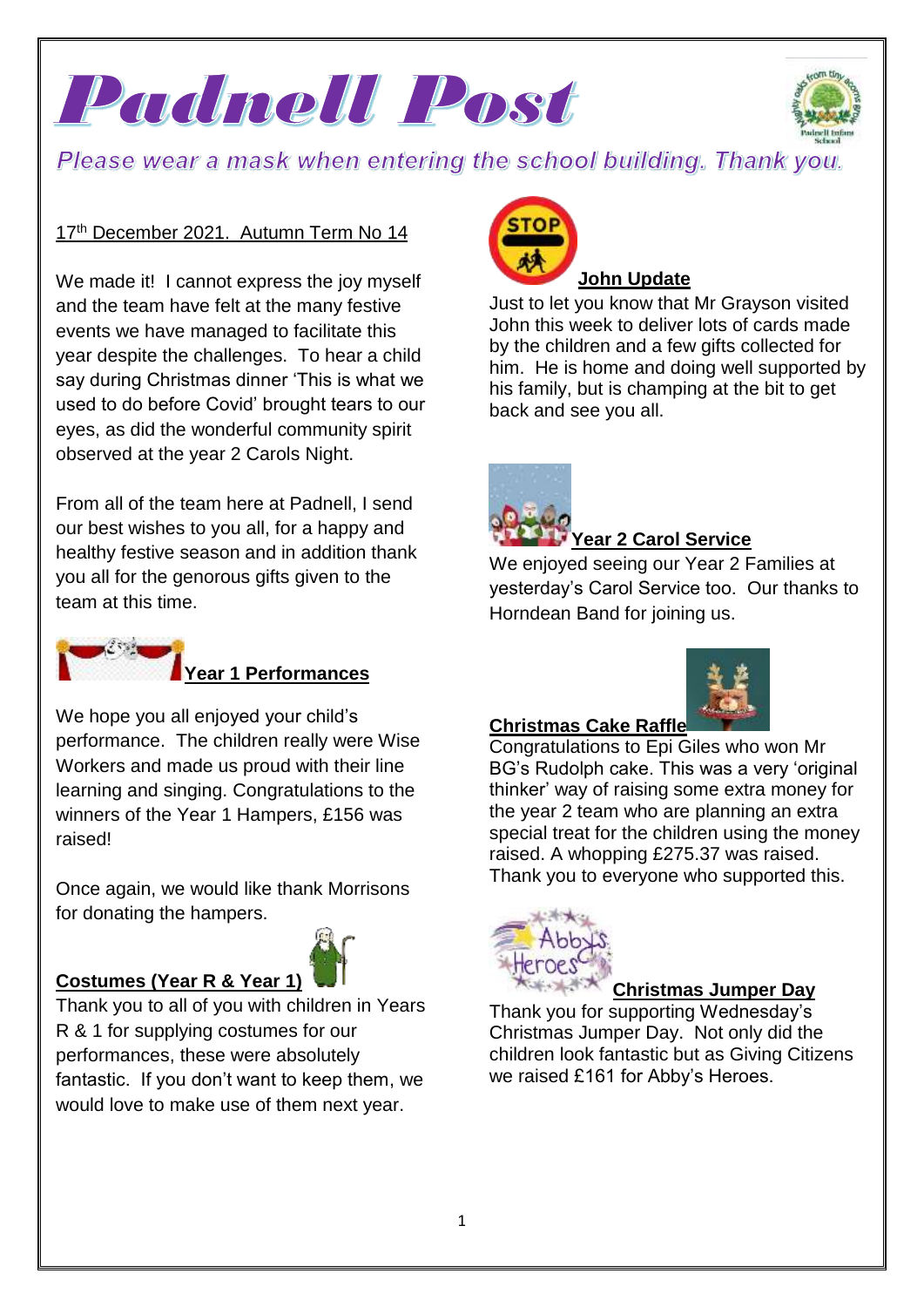





## **Christmas Dinner**

Complete with Christmas songs and crackers the children had fun eating their Christmas dinner. Our thanks to HC3S who have kept the children fed all year.



### **Whole School Church Service**

We ended our festive activities with a reflective visit to St Wilfrid's as a whole school on Thursday. Whatever our personal beliefs, remembering why we celebrate at this time is year is important. Our thanks to the St Wilfred's team for making this visit a safe one for us.

# Themal

### **Thank you**

A huge thank you to Mrs Macdonald who surprised us with a £100 donation raised by holding a party for the children both old and new. What a true Giving Citizen.



### **PIPSA**

I would like to thank the PIPSA team for all their dedication to our school and the creative ways they have continued to raise additional funds for us. Special thank you to the Chair, Lindsay Hall who has co-ordinated so much of this work.

Please do consider getting involved with PIPSA in the new year and support those making a difference to the children in our school.

# **Online Safety UK Online Safety UK**

Please see below for Online Safety UK's latest newsletter which includes details of two parent events which will take place on 18<sup>th</sup> Decemer – especially useful if your child is getting a new console for Christmas.

[https://drive.google.com/file/d/1rzpkWfsJvk-](https://drive.google.com/file/d/1rzpkWfsJvk-BlI9CVaI6cJINWcmc9Zqc/view?goal=0_2bad3733e6-348e5cf538-172607172&mc_cid=348e5cf538&mc_eid=33ede4d4d5)BII9CVaI6cJINWcmc9Zqc/view?goal=0\_2bad [3733e6-348e5cf538-](https://drive.google.com/file/d/1rzpkWfsJvk-BlI9CVaI6cJINWcmc9Zqc/view?goal=0_2bad3733e6-348e5cf538-172607172&mc_cid=348e5cf538&mc_eid=33ede4d4d5) [172607172&mc\\_cid=348e5cf538&mc\\_eid=33](https://drive.google.com/file/d/1rzpkWfsJvk-BlI9CVaI6cJINWcmc9Zqc/view?goal=0_2bad3733e6-348e5cf538-172607172&mc_cid=348e5cf538&mc_eid=33ede4d4d5) [ede4d4d5](https://drive.google.com/file/d/1rzpkWfsJvk-BlI9CVaI6cJINWcmc9Zqc/view?goal=0_2bad3733e6-348e5cf538-172607172&mc_cid=348e5cf538&mc_eid=33ede4d4d5)



A message from our Governors:

*Since the beginning of the Autumn term the Governors have continued to carry out their duties in the school in any way possible to ensure your children receive the best possible education. We were fortunate this term to enlist a new Governor who has already made a significant contribution.* 

*We have carried out a range of monitoring visits and meetings which have included scrutinising the work in Safeguarding, English, Maths, SEND, Pupil Premium, Finance and Health and Safety. In addition, all Governors have contributed to ensuring the School is compliant with the current rules and regulations. It is no easy task, in a constantly changing*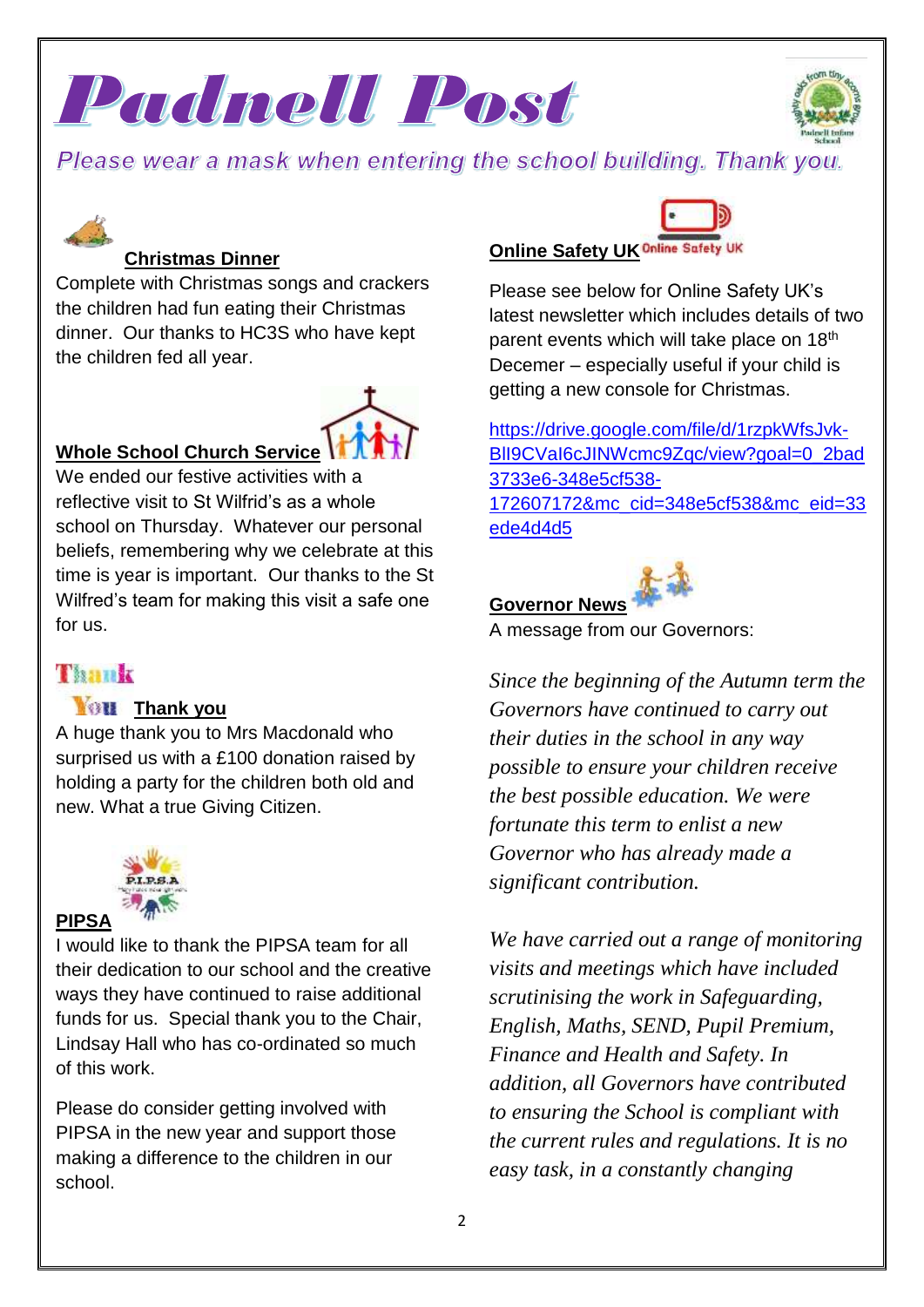



*situation, to keep school safe for pupils, parents, staff and volunteers but the Headteacher, with the help of all of you, has managed to an exemplary level.*

*Governors sincerely hope the situation gives us more opportunity to meet Parents in the Spring term.*

*The contribution from Parents has helped Padnell Infant School to make significant progress with the education of the children and this contribution should not be underestimated. Making sure your child attends school, on time or reading with them or encouraging them makes a difference to their progress.*

*Very best wishes, hope you all have a Merry Christmas and a Happy New Year.*

### **Admissions for Year R & Year 3 Places**

#### **APPLICATION**

Don't forget applications must be made (online at:

[https://www.hants.gov.uk/educationandlearni](https://www.hants.gov.uk/educationandlearning/admissions) [ng/admissions\)](https://www.hants.gov.uk/educationandlearning/admissions), by **15th January** if you have a child who is 4 before 1st September 2022 or a child currently in **Year 2.**

## **Uniform**



Could you please take the opportunity of the break to check the uniform you have, make sure it doesn't belong to someone else, and re-label your child's items. We endeavour to get all named items back to the child's class.

**Polite Reminder:** Shoes should be black – not trainers or boots please and don't forget all hair accessories should be black, white or purple. Thank you for supporting this policy.

## **Inset days**



In order to provide opportunities for families to have extended weekends as well as additional days at the start or end of a half term holiday, we have continued to set our INSET Days in collaboration with the Junior School. The dates for 2022 – 2023 are:

Monday 31<sup>st</sup> October 2022 Monday 28<sup>th</sup> November 2022 Friday 10<sup>th</sup> February 2023 Monday 13<sup>th</sup> March 2023 Friday 7<sup>th</sup> July 2023

The HCC Calendar with these dates can be found on our website.





Are you thinking of a career in teaching? If so, please see the attached document for more information.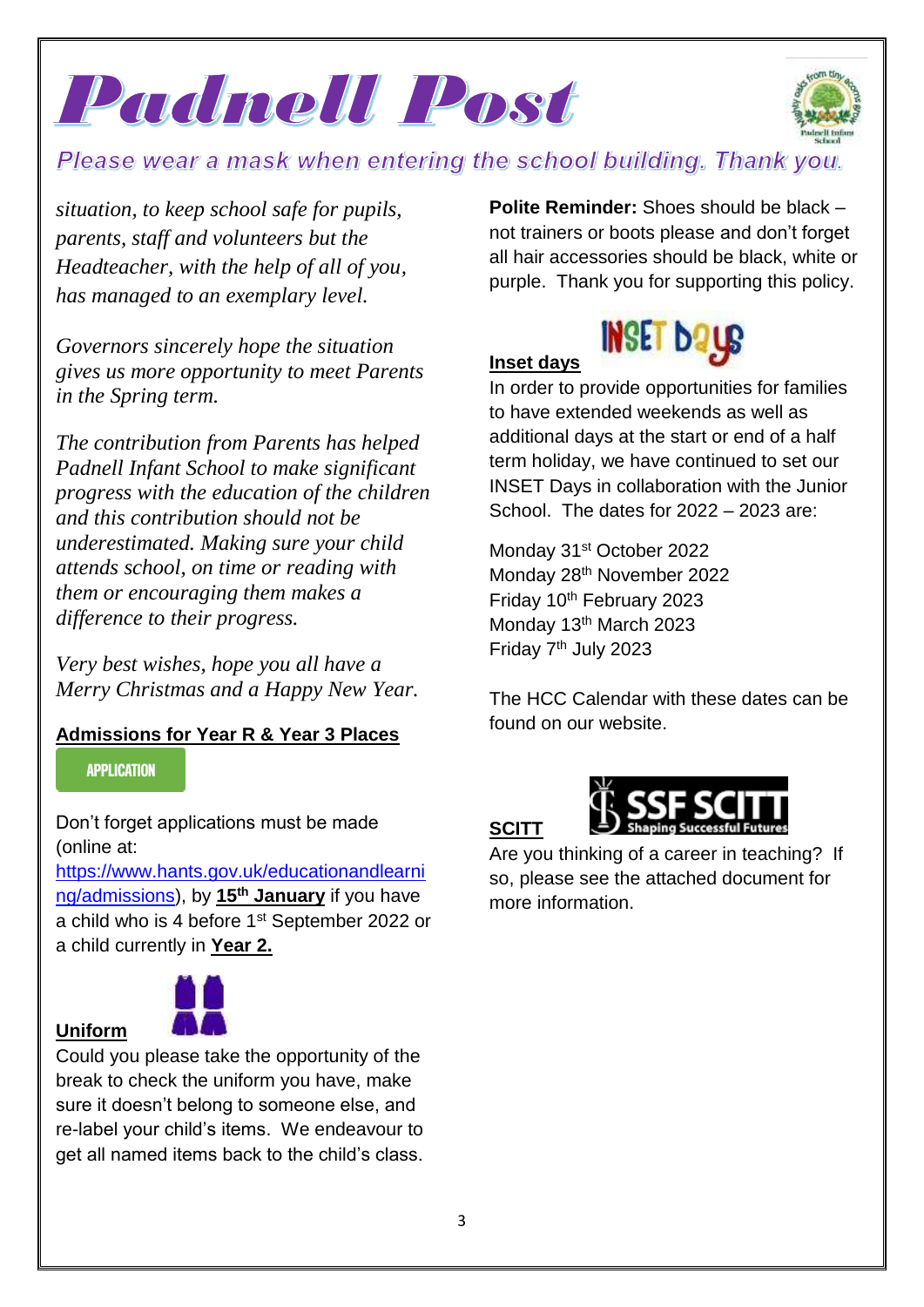





### **End of Term**

School will finish at the usual time of 3.05pm today. We hope you all have a happy and healthy Christmas. We look forward to seeing the children on Tuesday 4<sup>th</sup> January 2022.

Kind Regards,

Mrs Grayson Headteacher

#### **GROW**



**G**iving Citizen **R**esilient Learner **O**riginal thinker **W**ise Worker

### **Diary Dates 2022**

| Monday<br>20th<br>December<br>to<br>Monday<br>3rd<br>January | Christmas<br>Holidays                        |                 | School<br>Closed                                                        |
|--------------------------------------------------------------|----------------------------------------------|-----------------|-------------------------------------------------------------------------|
| Tuesday<br>4th<br>January                                    | <b>Return to School</b>                      |                 |                                                                         |
| Thursday<br>17th<br>February                                 | Lani's Birthday<br>Bash/Fundraising<br>event | Whole<br>School | Details to be<br>confirmed                                              |
| Thursday<br>17th<br>February                                 | Last Day of Term                             |                 |                                                                         |
| Friday<br>18th<br>February                                   | INSET Day                                    | Whole<br>School | School<br>closed to<br>Children                                         |
| Monday<br>21st to<br>Friday<br>25th<br>February              | <b>Half Term</b>                             |                 | School<br>Closed                                                        |
| Monday<br>28th<br>February                                   | <b>Return to School</b>                      |                 |                                                                         |
| Thursday<br>3rd March                                        | World Book Day                               | Whole<br>School | Details to be<br>confirmed                                              |
| Monday<br>14th<br>March                                      | <b>INSET Day</b>                             | Whole<br>School | School<br>closed to<br>Children                                         |
| Monday<br>14th<br>March                                      | Parents Evening<br>(online)                  | Whole<br>School | Appointments<br>to be booked<br>between: 9-<br>11am. 12-<br>2pm & 3-5pm |
| Thursday<br>7th April                                        | Year 1 Turrets &<br>Tiara's Banquet          | Year 1          | Details to be<br>confirmed                                              |
| Friday 8th<br>April                                          | Last Day of Term                             |                 |                                                                         |
| Monday<br>11th April<br>to Friday<br>22nd April              | Easter Holidays                              |                 | School<br>Closed                                                        |
| Monday<br>25th April                                         | <b>Return to School</b>                      |                 |                                                                         |